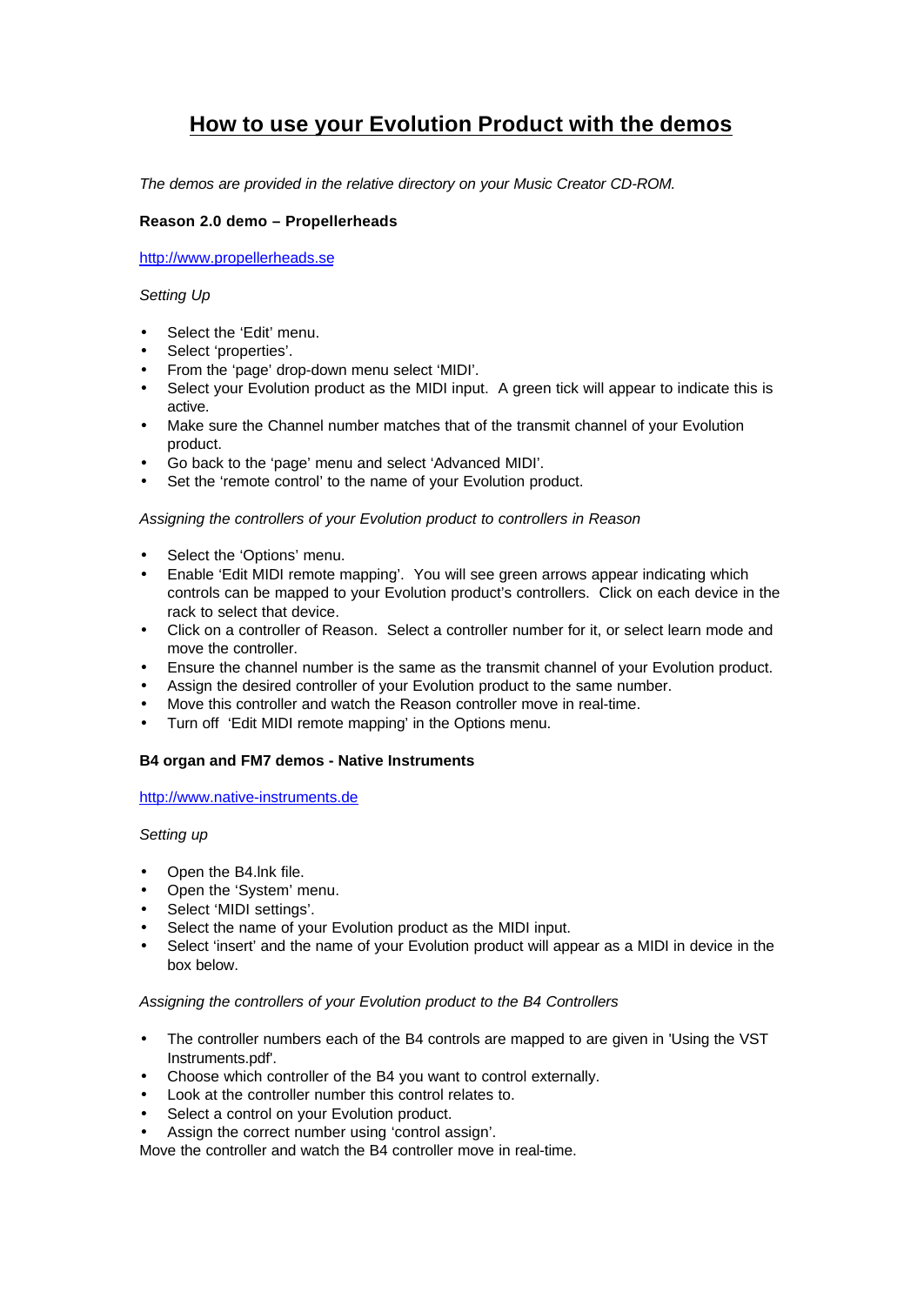# *FM7*

To set up the MIDI input, use the method of setting up the B4 described above.

The controller assignments are listed in the 'Assign' directory.

Assign each controller of your Evolution product to the desired control on the FM7. Open up the master edit screen of the FM7 and load the desired prest from the assigns folder. Alternatively, engage the 'learn' button, select the desired FM7 controller and move a rotary dial on your Evolution controller. The FM7 will automatically become assigned to this cc.

If you have a 249C, you will see there is already an .f7c file for this product. Load this file from the master edit screen to control the Easy edit screen of the FM7. Note that you must have the 249C set with the default factory settings for this. To reset to the default factory settings, hold down the '+' and '-' keys when you power up.

If you have a UC16, the FM7 preset file is stored in the FM7 demo folder. Press preset button 3 to access the the FM7 preset on your UC16. You can then control the sliders on the Easy edit screen of the FM7.

# **Dream Station demo**

http://www.audio-simulation.de/

## *Setting Up*

- Select the 'Options' menu.
- Select 'preferences'.
- Select the name of your Evolution product as the MIDI input device.
- Open up the 'MIDI mapper' from the 'options' menu. Here you can specify which channel the dreamstation devices will receive on. By default they all will receive on channel 1. Make sure your Evolution product is set to transmit on channel 1.

## *Assigning the controllers of your Evolution product to controllers in Reason*

- Select the 'Options' menu.
- Select 'MIDI mapper'.
- Select 'Controllers'
- By default, all controls are assigned to an individual MIDI controllers 12 to 63, 70 to 90 and 102 to 113.
- Assign the controllers of your Evolution product to these numbers.
- Move an assigned controller and watch the corresponding controller on the Dream Station editor move in real-time.
- You can use a custom controller set, if you want to assign the controls to certain dials. In this case:
- Click on the "Use custom controller set" and specify an individual controller for every required knob/slider. All other controllers set to 00 will be ignored.
- Assign the desired controller on your Evolution product to the relevant controller number.